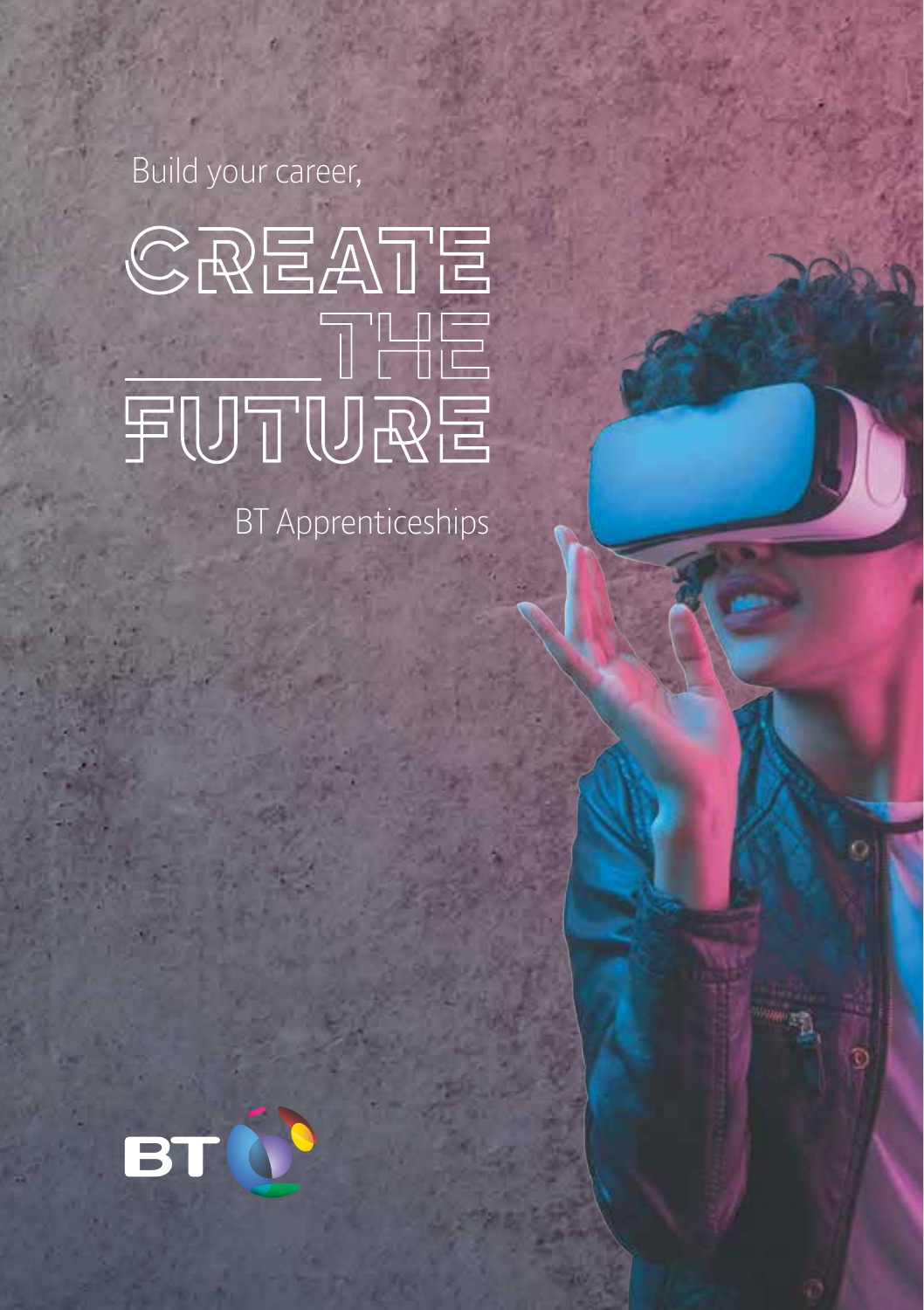### Build your career,



**At BT, we use the power of communications to make a better world. We create amazing new products and services to make customers' lives easier and we're always looking for the next new technology so that we can develop fresh innovations and connect people.** 

We're constantly looking to the future and offer hundreds of roles for apprentices, in all sorts of areas – from BT Sport, to Mobile, to Openreach Engineering, to Software Programming and Finance. We're in different locations too – from Ipswich to Belfast – and many places in between!

We're the UK's number one investor in the technology sector, creating new possibilities like secure fingerprint technology for festival goers that enabled our customers to register their credit card details against their finger veins! So as an apprentice, you'll be part of cutting-edge work.

If you've got the dedication, and you share our passion for changing customers' lives, you can transform your potential into an exciting career. Your journey with BT doesn't end once you have finished the apprenticeship programme. You can continue to share great ideas and seize every chance to learn and grow, and you could progress all the way to a senior role, shaping the next big thing.

"Everyone at BT wants to help apprentices, no matter how senior they are or what their role involves. I feel like BT wants me to be the best I can be and all the personal development opportunities on offer are fantastic."

**Jane Power**  Information Technology apprentice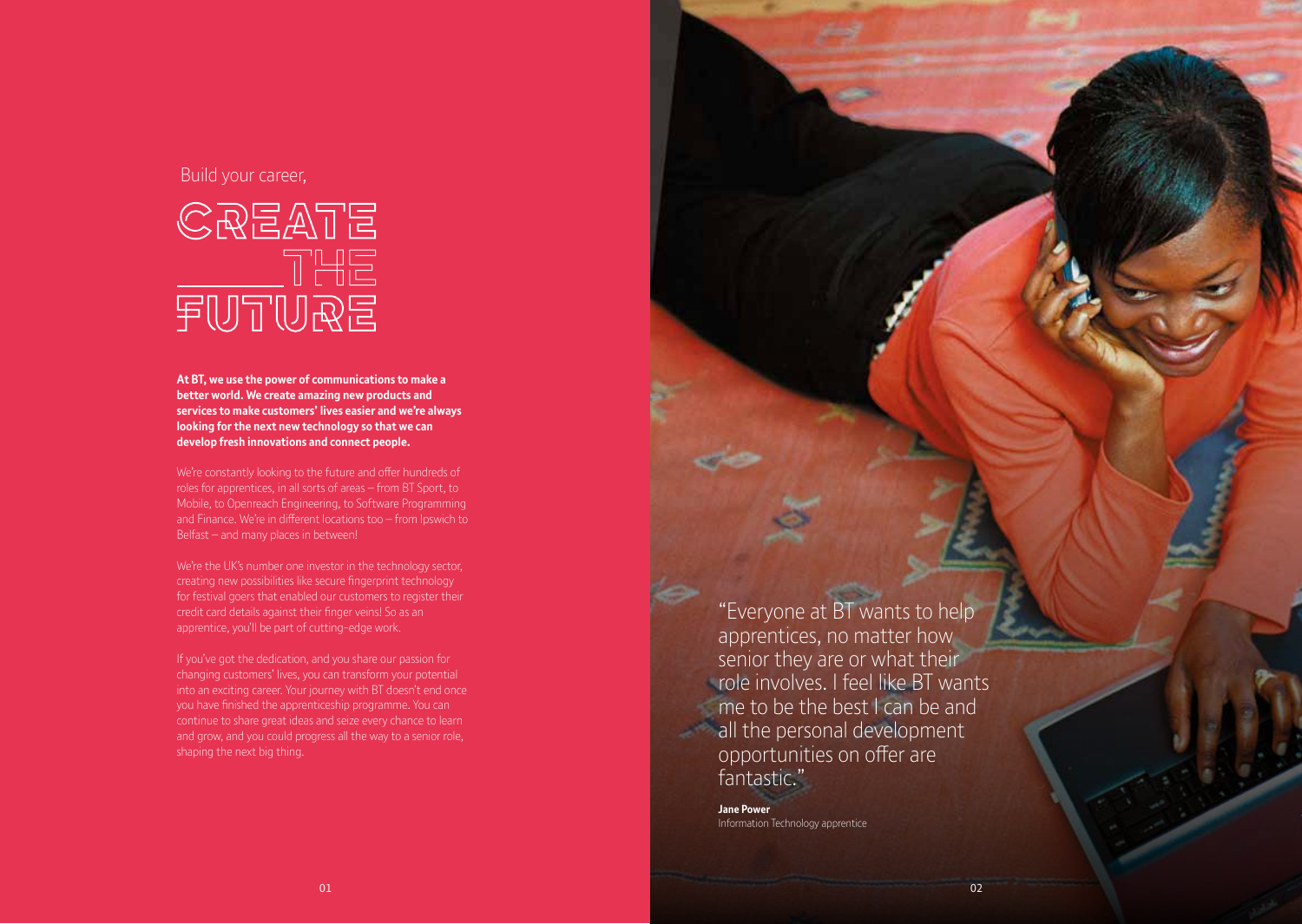"At BT, I've had the opportunity to get involved in so many important causes – from taking calls for Red Nose Day, to helping out at the London Olympics, to organising my own volunteering events."

> **Laura Harvey**  Apprentice Alumnus

### Who we're looking for

The more diverse our people are, the better. We value all sorts of perspectives and ideas. because diversity makes us stronger.

Whatever your background, there are ten particular qualities that we expect everyone here to demonstrate. We call them our Strengths.

### **Do you share them?**

**• Learner – keen and quick to grow** 

- **Drive ambitious to do brilliantly**
- **Team supportive of colleagues**
- **Networker connects with other people**
- **Ownership takes personal responsibility**
- **Analytical careful problem solver**
- **Change open to doing things differently**
- **Customer passion for the people we serve**
- **Commercial fascinated by business**
- **Efficient plans to achieve success**

We look for 'sparks' of great potential that we can develop further with our training programmes and support. If you've got the spark, you can build a great future with BT.



### Making tomorrow amazing

We'll give you award-winning training and recognised qualifications. Depending on your programme, those could go from advanced apprenticeships all the way up to degree level. You'll be given real responsibilities in a properly paid role, where you'll develop valuable practical skills every day. We'll select a role that gives you opportunities to make a difference to our teams, projects and customers.

You'll gain the expertise you need to excel in an industry that's always evolving. We'll give you a warm welcome and plenty of support from day one. That includes a personal development plan and daily encouragement from your peers, colleagues, manager and trainers. The combination of studying and working means you can achieve your ambitions fast. Lots of our apprentices have won industry awards because of the positive impact they've had at BT.

Your development doesn't stop with your apprentice programme. After your apprenticeship and throughout your career here, our BT Academy will keep on providing you with bespoke learning based on the world's best thinking.

# Doing the right thing

Every day our work touches millions of lives in 170 countries. We're committed to making things better for our customers by providing vital services and finding new ways to improve their lives.

We have the following goals to deliver by 2020 in order to support our customers and communities:

- Improve society globally through ever increasing digital connections.
- Help people everywhere live more sustainably, using earth's natural resources wisely.
- Use technology to improve millions more lives, in partnership with good causes. As an apprentice, you'll be an enthusiastic ambassador for these goals – from the determination you bring to our projects, to the dedication you show by taking part in rewarding volunteering activities. Your focus on tomorrow will inspire us to achieve many more amazing things.

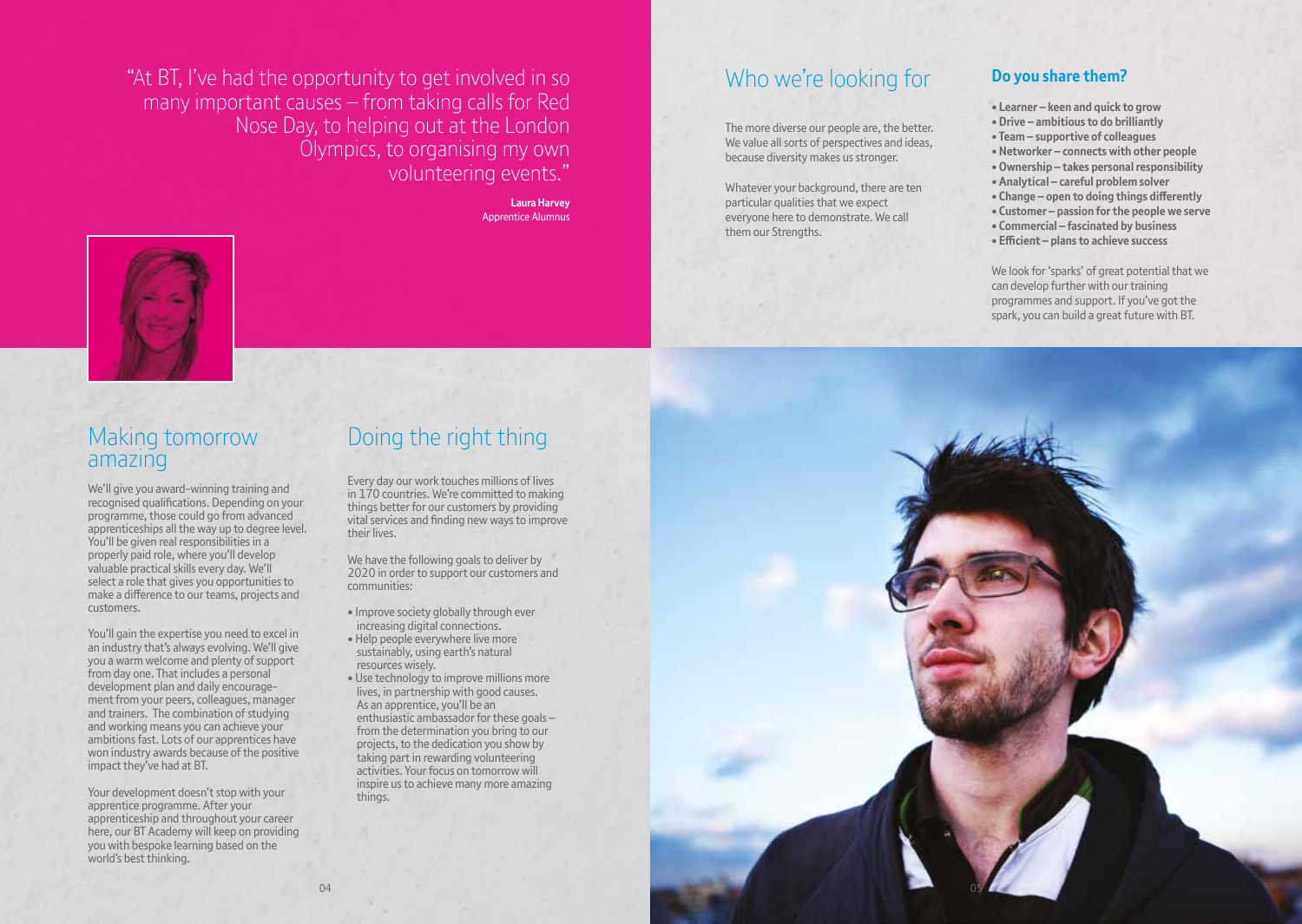

### Our programmes

#### **HR**

Human Resources plays a critical role within BT. We value our people, and we want to make sure that everyone has the opportunity to succeed. The HR teams play a key role in providing core HR services and expert advice to line managers, employees and HR business partners/specialists from across BT. You'll work towards a Chartered Institute of Personnel and Development (CIPD) qualification and you'll gain professional experience and working knowledge across a huge variety of specialisms.

#### **Customer Experience**

For most of our ten million customers, our Customer Care team is the voice of BT. We're the ones people turn to, online or on the phone. We bring our service to life, from superfast broadband to TV, sport and beyond. You'll learn to give a brilliant experience to the customers you work with – whether you become an expert in championing products, diagnosing and fixing technology issues, or identifying new sales opportunities.

#### **Finance**

Your chance to become a chartered management accountant or chartered internal auditor,gaining globally recognised qualifications. You'll work in a range of different, fast-paced and exciting business areas as you develop your skills and knowledge in the field of accountancy. You'll work closely with numbers and people to solve problems and influence the right business decisions and behaviour.

#### **Information Techn**

Information Technology is at the beating heart of our innovative business. Join a Software team and you'll support app development and testing – from the web, to smart phones and BT systems. Network roles offer scope to get involved in planning, installing and testing our global networks. We also have roles within TV and Digital Media, where you will get involved in the design, delivery and support of BT TV. BT has a long heritage of technology innovation. Research and Innovation apprentices work on a variety of cutting-edge research projects working alongside world-experts, inventing the next generation of services that BT customers will use. The teams work across technology areas such as future TV services, mobile networks, cyber security, future networks, and machine learning.

"We help businesses to grow, communities to flourish and individuals to get more out of life. Acting with integrity and working ethically, we make a difference."

**Gavin Patterson**  Chief Executive



### **Cyber Security**

Cyber security is your opportunity to keep BT and our customers safe from current and future network threats and attacks. The programme develops a range of technical skills across digital security, information assurance and risk to help you develop a career path into cyber security. The programme is designed to build a foundation of skills and knowledge in critical areas, before progressing to deeper specialist skills, including cryptography, computer forensics, intelligence gathering and many more.

#### **Vehicle Technician**

You might be surprised by what we do at BT Fleet, our specialist fleet management business. We look after Openreach vehicles, used to maintain the UK's communication network. We also manage vehicles for clients including the AA and National Grid and combined with Openreach's fleet that's over 75,000 vehicles. Joining a garage service team, you'll learn to maintain, service and repair cars and commercial vehicles.

#### **Engineering**

Independent, outdoor working, in all weathers – Engineering careers at BT are uniquely challenging, rewarding and diverse. You can specialise in power, switch, radio or network engineering roles. Whether you're working in business or residential customers' premises, or out and about on our infrastructure, you'll travel a lot. With a 'can-do' attitude, the difference BT makes is in your hands

#### **Logistics**

Two areas that keep BT's business moving forward safely. If you're seeking a varied, active and hands on role, you could specialise in the logistics of complex warehousing and warehouse management.

#### **Business Management**

Business Management - With roles in contract management, business operations and product management, you'll be given the opportunity to add value and make a great contribution to the company. Working with customers and building brilliant relationships so we can better meet the customer needs.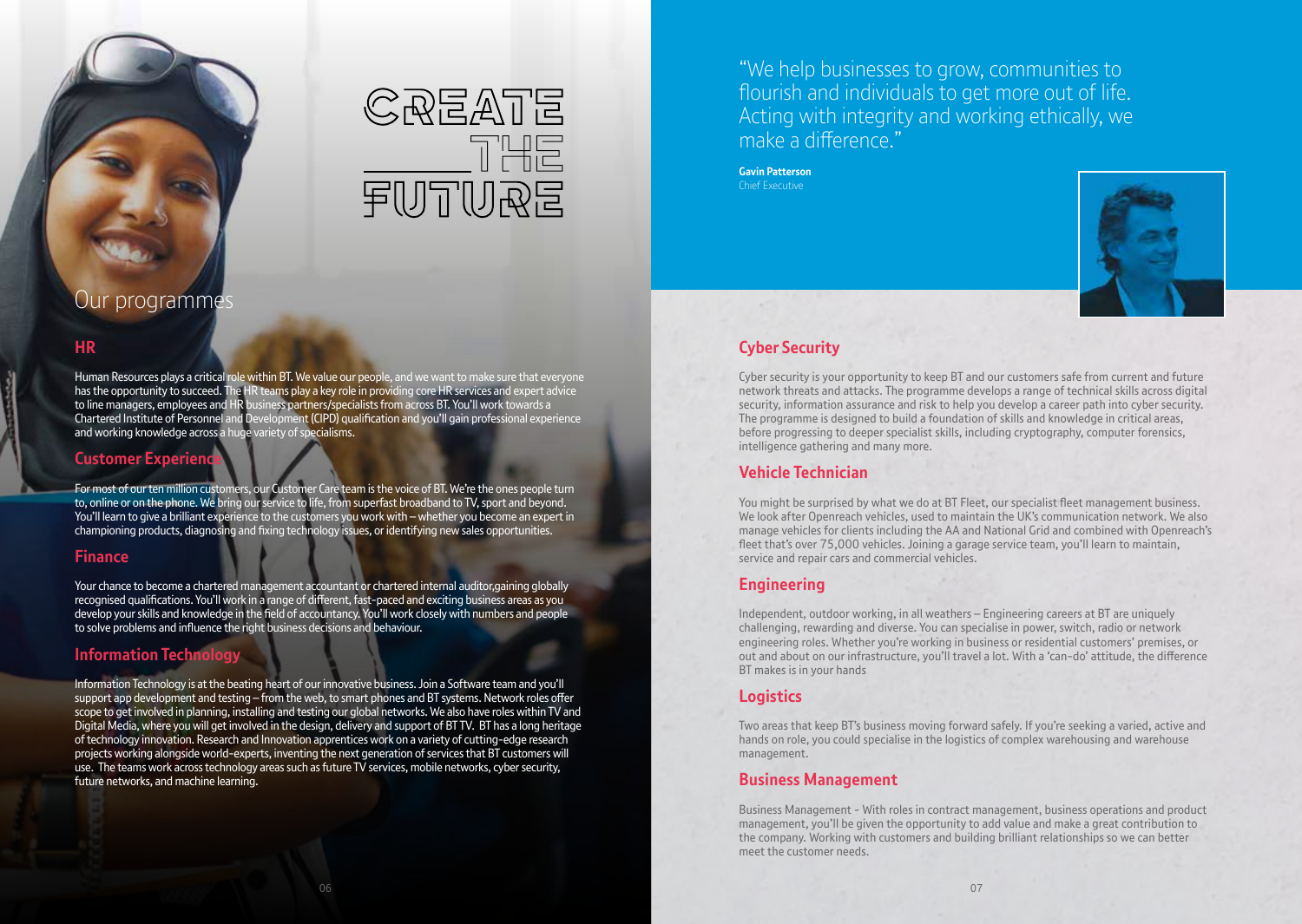"My advice for anyone going through the recruitment process is to do your research and let your personality come through in the interview. The assessment centre can seem daunting, but the best way to get through it is to work together and let your individual talent do its work."

**Rosie Bjorkstrand**  Finance apprentice



## The BT Journey

We wanted to share an idea of what your journey at BT could look like. The exact experience you would have depends on the role and qualification. If you apply, and attend one of our Assessment Centres, you'll hear about everything in addition to the below that's in store for you and is unique to the opportunity you applied to. Remember that, regardless of your role, at BT you can really drive your career and the opportunities are endless. Go as far as you can, build your long-term career and create your future!



**The end of your apprenticeship journey! Opportunities! Time to celebrate, well done!**

"BT are proud of their apprentices, which makes being on feel so rewarding. Alongside our roles there are so many opportunities to get involved in exciting events. For me, volunteering is something I'm really passionate about and as well as giving something back, you get to build a brilliant network and feel part of a massive community – and that feels great!"

**Gemma Lambert**  Information Technology apprentice



## The rewards you deserve

**Great work deserves great rewards. In return for your ideas, commitment and dedication, you'll earn a salary and a range of benefits as soon as you join.** 

 $f14,963$  to  $f20,000$  per annum starting salaries vary depending upon the programme you join. Your overall package will be reviewed after you have completed your apprenticeship. Your salary may increase at this point.

**Free broadband** (and BT Vision and BT Sport) for  $£1$ ).

**Opportunity** to buy shares with BT Sharesave.

22 days' annual leave (plus bank holidays).

**Buddy system** get mentored by experienced managers, coaches and experienced apprentices.

**Discounts** from other companies on everything from insurance to computing equipment.

**Masterclasses** where you'll learn about business from our senior managers and top leaders.

**Study leave** for professional exams.

A brilliant **pension** for your future.

**Activities** get involved in volunteering, fundraising and social events.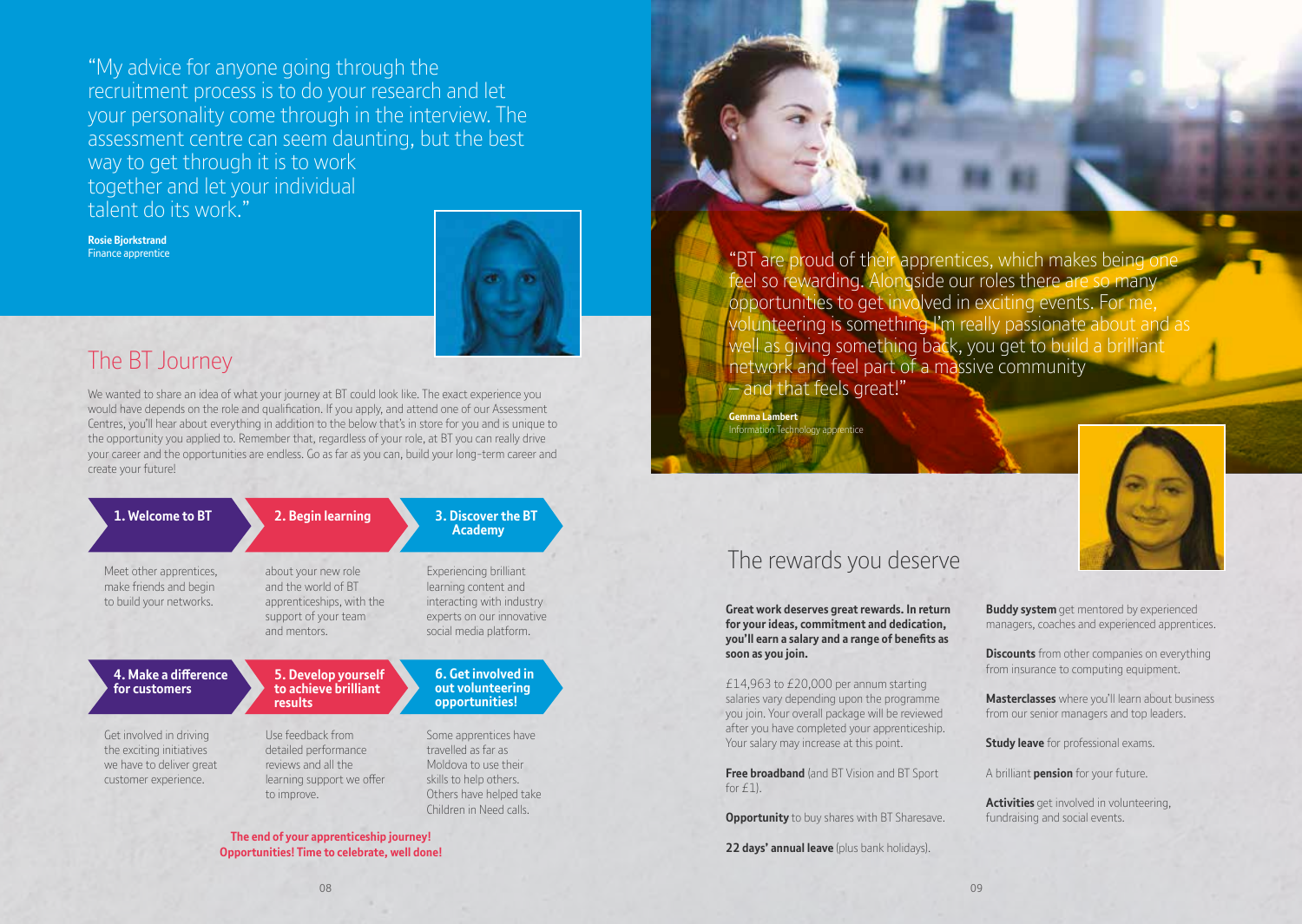

## Entry requirements

As well as all the qualities we mention in the 'who we're looking for' section, we'll expect you to supply proof of these criteria and qualifications:

- Aged 16 or over
- Eligible to work in the UK
- Not in full-time education

Requirements vary, but in general you'll need the following (or equivalent) qualifications:

- Intermediate apprenticeship: no qualifications required although Maths and English skills will be tested
- Advanced apprenticeship: 4 GCSEs at A\*-C including Maths and English or grades 4 to 9 in the new grading structure
- Higher apprenticeship: 2 A Levels at grades A\*-C
- Full degree apprenticeship: 3 A Levels at grades BCC or above

Please check bt.com/apprentices for the exact requirements for each programme, which may include different qualifications or credentials such as a driving licence.

## Application process

There's a good reason why we make our recruit ment process so rigorous. We want to be absolutely sure we take on the right people. Not just people who'll get the most out of the apprenticeship, but those who will also bring the most to BT.

#### 01 Application form

Fill in our online application form and upload your qualification certificates if you already have them. We'll be looking for evidence that you're suitable for life at BT.

#### 02 Situational strengths test

If you meet our minimum criteria on the application form, you'll receive an invite to complete our online situational strengths test within a week. The test will assess you on the strengths that are essential to succeed as an apprentice at BT, ensuring that if you're successful you'll really enjoy working here and will hopefully want to build a long-term career with us.

Once you've completed the test, we'll let you know straight away if we're going to progress your application to the next stage or not. We'll also give you feedback on your top 3 strengths, even if you haven't been successful.

#### Video interview

03

If successful in the situational strengths test you will then be invited to complete an online video interview within a week, The interview will ask specific questions relating to your chosen apprenticeship scheme.

We will then review your interview and will let you know the outcome within a week. If you are s uccessful in passing the video interview we will then look at available vacancies in your chosen area and let you know if we can progress you to the next stage.

#### 04 Assessment centre

If you have demonstrated what we are looking for and we have a vacancy in your location, we will then review your application alongside other applications. We aren't able to invite every candidate that makes it to this stage to an assessment centre and so we pick the most suitable candidates for assessment. We will ensure to keep you regularly updated of your progress.



# bt.com/apprentices

- @BTEarlyCareers
- @BTEarlyCareers
- voutube.com/BTCareers